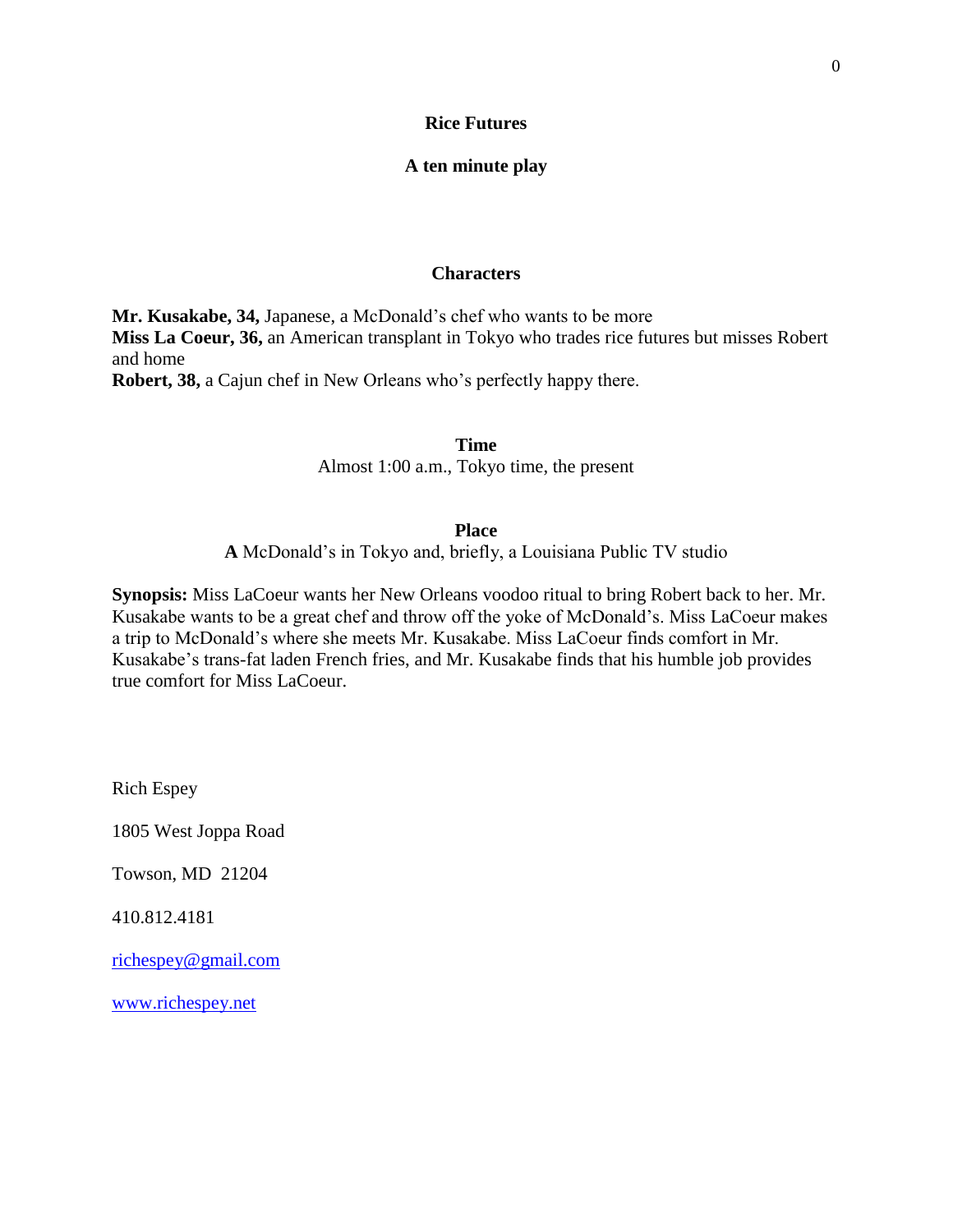### **Rice Futures**

*A harsh fluorescent blue/ purple light illuminates Mr. Kusakabe, 34, Japanese, mopping the floor. He is dressed in a McDonald's uniform, including a visor. There is a McDonald's-style table with trays and McDonald's trash. There is Japanese pop music, perhaps the Pizzicatto Five.* 

## **MR. KUSAKABE**

Ah, night and silence.

*In another part of the stage, a hazy orange-red light illuminates Miss LaCoeur, 36, white, American wrapping some cloth around the innards of a small doll, a bit larger than her palm. Miss LaCoeur sews the cloth closed around the doll innards. The same Japanese pop music plays.*

## **MISS LaCOEUR**

Ah, night and silence.

*MR. KUSAKABE finishes mopping and examines the trays of McDonald's trash from the table.* 

## **MR. KUSAKABE**

Ah, night and silence. Brief respite from burgers, shakes, "You want fries with that?"

> *MISS LaCOEUR finishes sewing the cloth on the doll, takes a straight pin with a blue head and holds it. She plunges the blue pin into the heart of the doll.*

#### **MISS LaCOEUR**

If you love me, Robert (*roh-bear, the French way*), my phone will ring and you"ll be there.

*A yellow light illuminates ROBERT, 38, white, in a chef's outfit, mashing a wooden spoon against the side of a stainless steel pot. The music changes suddenly from Japanese to Zydeco.*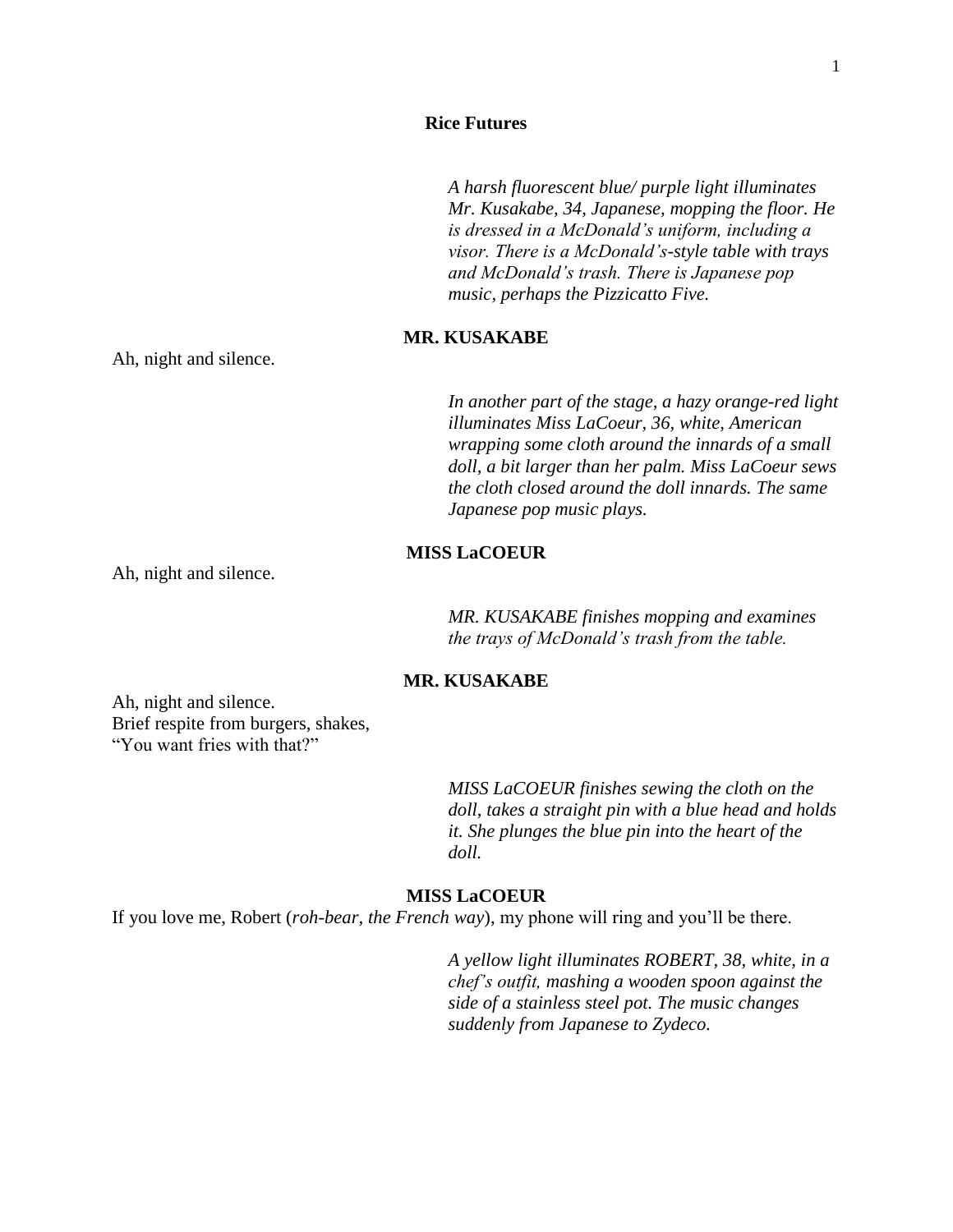#### **ROBERT**

(*with a Cajun accent*) You mash up dem red beans nice and good now, nice and good, even pour on a little butter dem last ten minutes or so.

> *MISS LaCOEUR checks her cellphone. Heartbreak. The Japanese music is back.*

## **MR. KUSAKABE**

Half-eaten nuggets. Half-used tubs of dipping sauce. American filth!

Quarter-pounder buns At least the pigs ate the meat. I hope Trans Fat kills.

> *MR. KUSAKABE angrily throws the trashy trays off stage. MISS LaCOEUR takes a paper from a pocket and reads.*

## **MISS LaCOEUR**

"A blue pin to the heart of a lovingly constructed voodoo doll is sure to bring the loved one nearer."

*The Japanese music changes suddenly to Zydeco.*

## **ROBERT**

Den go ahead and add yourself some of dat cayenne pepper, as much as you like.

#### **MISS LaCOEUR**

"…especially if the loved one is a true Cajun."

### **ROBERT**

And you let dem beans gently embrace a gorgeous bed of Loosiana rice like a man wrappin" his arms round his secret lover. Mmm, mmm!!

> *The Zydeco music changes suddenly back to Japanese.*

### **MR. KUSAKABE**

I am a great chef I was meant for more than this Fuck Filet-o-Fish.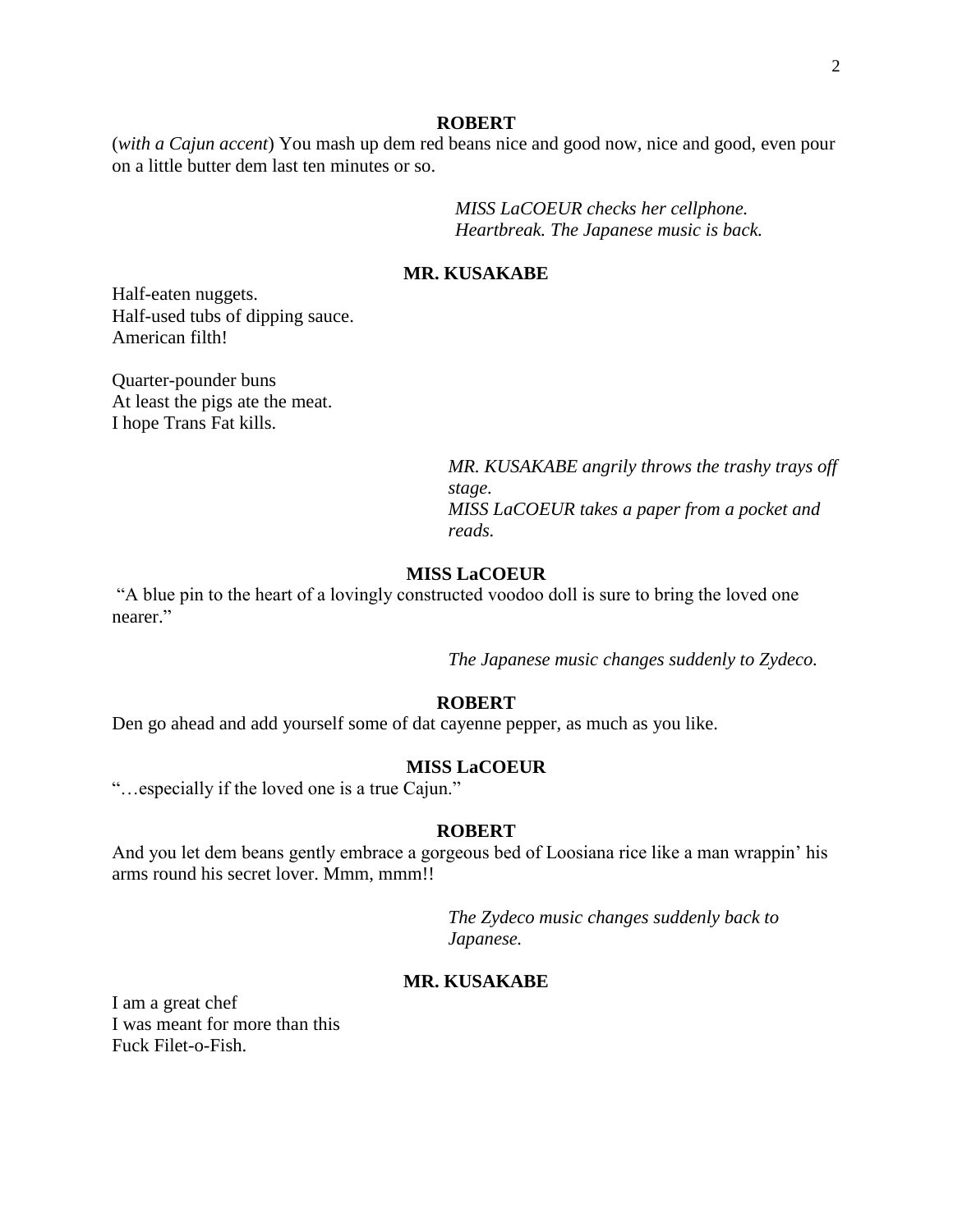Give me salmon, eel, Avocado, cucumber, Teriyaki sauce

> *As MR. KUSAKABE fantasizes, ROBERT becomes his assistant chef and brings him some culinary items. The harsh fluorescent light softens.*

Delicate seaweed Glistening sharp knives like moonbeams Sturdy rolling mats

Flaky tempura Golden, like a woman"s face In late summer sun

Sashimi slices Tuna, salmon, fluke, whitefish On a moist rice bed

Bowls of steaming rice Master chef"s opalescent Path to the future!

My knives fly faster Than a lover's cry of joy Becomes a whimper

Ebony chopsticks Miso soup in china bowls Served on tablecloths

> *ROBERT assists MR. KUSAKABE in setting up his table to prepare a fine Japanese meal. Everything's arranged nicely on a tablecloth.*

# **MISS LaCOEUR**

A blue pin to the heart of a lovingly constructed voodoo doll is sure to bring the loved one nearer!!

*She stabs the pin into the doll again and again.*

## **MR. KUSAKABE**

Ladies, Gentlemen Shintaro Kusakabe!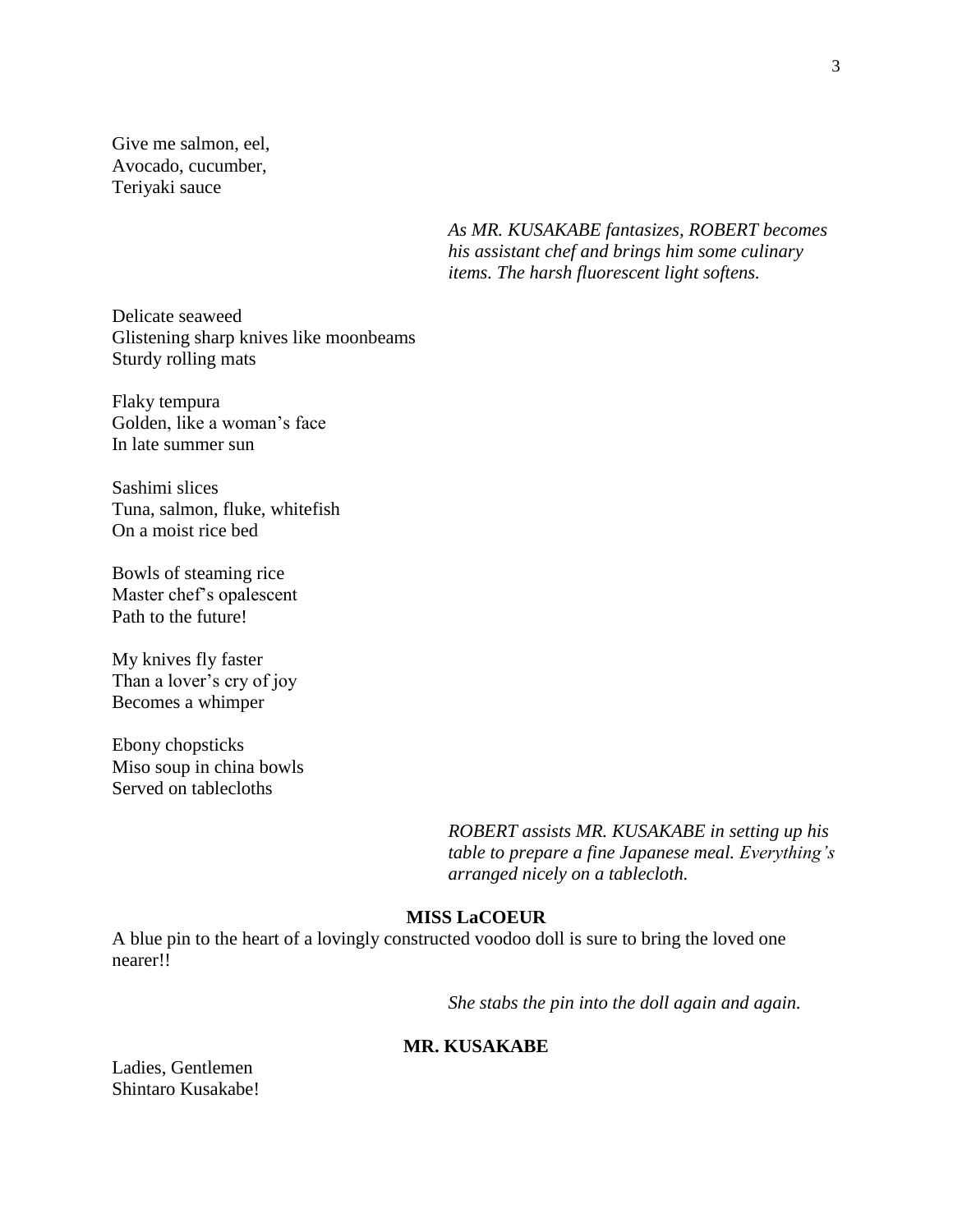*ROBERT applauds MR. KUSAKABE, then returns to his former position as MISS LaCOEUR keeps stabbing. ROBERT rubs his chest. Zydeco music.*

#### **ROBERT**

Whoo-whee. You ever get some o' dat ol' heartburn after a good ol' meal? I'm gonna have to get me some of dat bicarb o' soda!

*Japanese music.*

*MISS LaCOEUR opens her cellphone, thinks about calling, then stabs a pin into it and slams the phone shut. She yells at the doll.*

#### **MISS LaCOEUR**

You know, Robert, Tokyo is only 15 hours ahead of Louisiana! You can still call!

*Zydeco music. ROBERT rubs his heart and belches.* 

*Japanese music. The light on ROBERT fades.* 

*MISS LaCOEUR begins walking slowly towards MR. KUSAKABE.*

## **MR. KUSAKABE**

Why stop at sushi? Shrimp tofu, hibachi steak Sizzling perfection

Tender green mussels Sautéed in sweet and sour sauce A tongue"s pure pleasure

Fleshy sea scallops Dripping in lemon butter Like a woman's kiss

Wasabi chicken Bone-in breasts smothered by Colossal mangos…

## **MISS LaCOEUR**

I'd like a number three meal, please.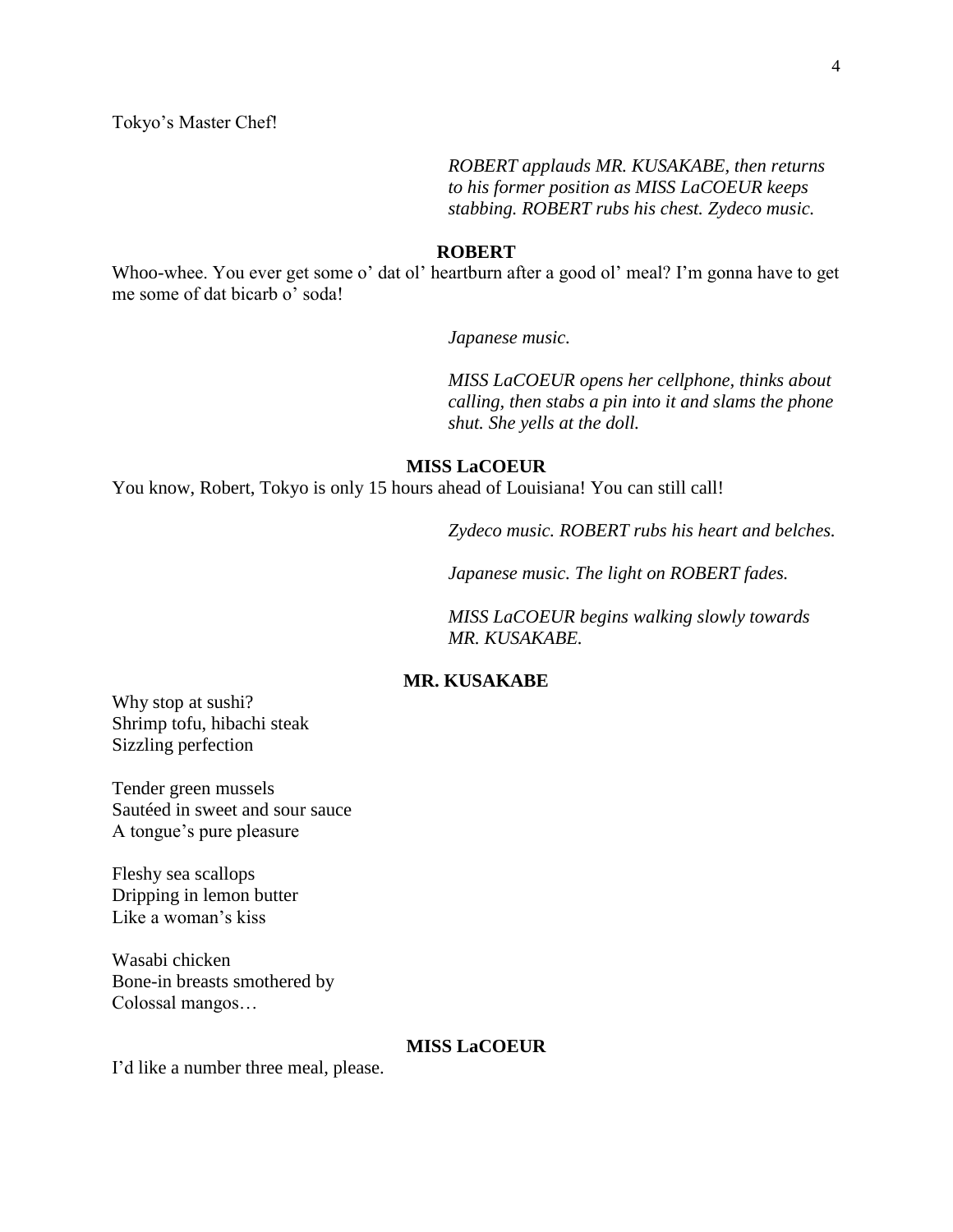*ROBERT quickly gathers the table cloth and its contents and all traces of MR. KUSAKABE's fantasy disappear. The harsh fluorescent light returns.*

## **MISS LaCOEUR**

A number three meal, please. And an apple pie.

Oh, are you closed? The door was still open.

No, you"re open "till one. Number three. See? Num-ber-three.

What's the matter with you? NUMBER THREE. And a PIE! Fix-y, fix-y!

God, I hate this fucking country!

Moron.

#### **MR. KUSAKABE**

I do speak English.

## **MISS LaCOEUR**

I'm sorry. I'm so sorry.

*MISS LaCOEUR turns to leave, ashamed. She has left the doll.*

You left your strange little doll.

### **MISS LaCOEUR**

**MR. KUSAKABE**

I don"t want it.

#### **MR. KUSAKABE**

Oh, I"ll clean up. Fine.

*MISS LaCOEUR goes to retrieve the doll, but MR. KUSAKABE already has it and examines it.*

## **MR. KUSAKABE**

Are you killing it?

*ROBERT is heard belching.*

#### **MISS LaCOEUR**

No. I don"t think so.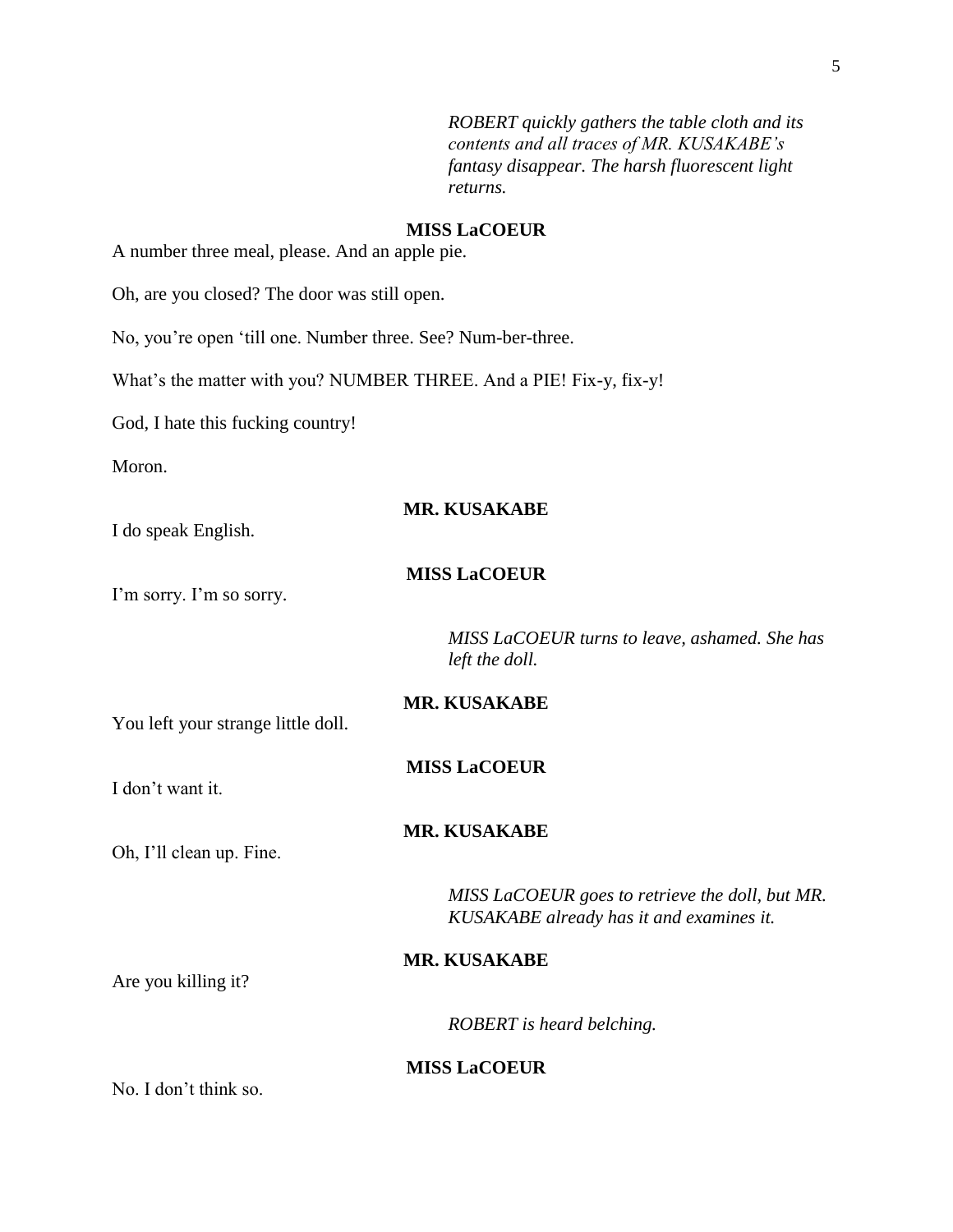## *MISS LaCOEUR starts to leave again. Then –*

#### **MISS LaCOEUR**

You use a pink pin if you want to kill someone. In New Orleans voodoo, that is.

#### **MR. KUSAKABE**

Is that where you"re from?

### **MISS LaCOEUR**

I didn"t believe in voodoo when I lived there. But when you"re away from someone for a long time…

## **MR.KUSAKABE**

This is a blue pin. If a pink pin is to kill, What's a blue pin for?

## **MISS LaCOEUR**

He"s color blind, too.

*MR. KUSAKABE nods in understanding. He gently hands the doll to MISS LaCOEUR.*

#### **MR. KUSAKABE**

In Japan, if you want to curse someone you take a doll with some hair or blood from the one you curse and you nail it to a shrine during the ox hours.

| When is that?       | <b>MISS LaCOEUR</b> |
|---------------------|---------------------|
| $1$ o'clock a.m.    | <b>MR. KUSAKABE</b> |
| Very soon.          | <b>MISS LaCOEUR</b> |
| Very late.          | <b>MR. KUSAKABE</b> |
| I'm always up then. | <b>MISS LaCOEUR</b> |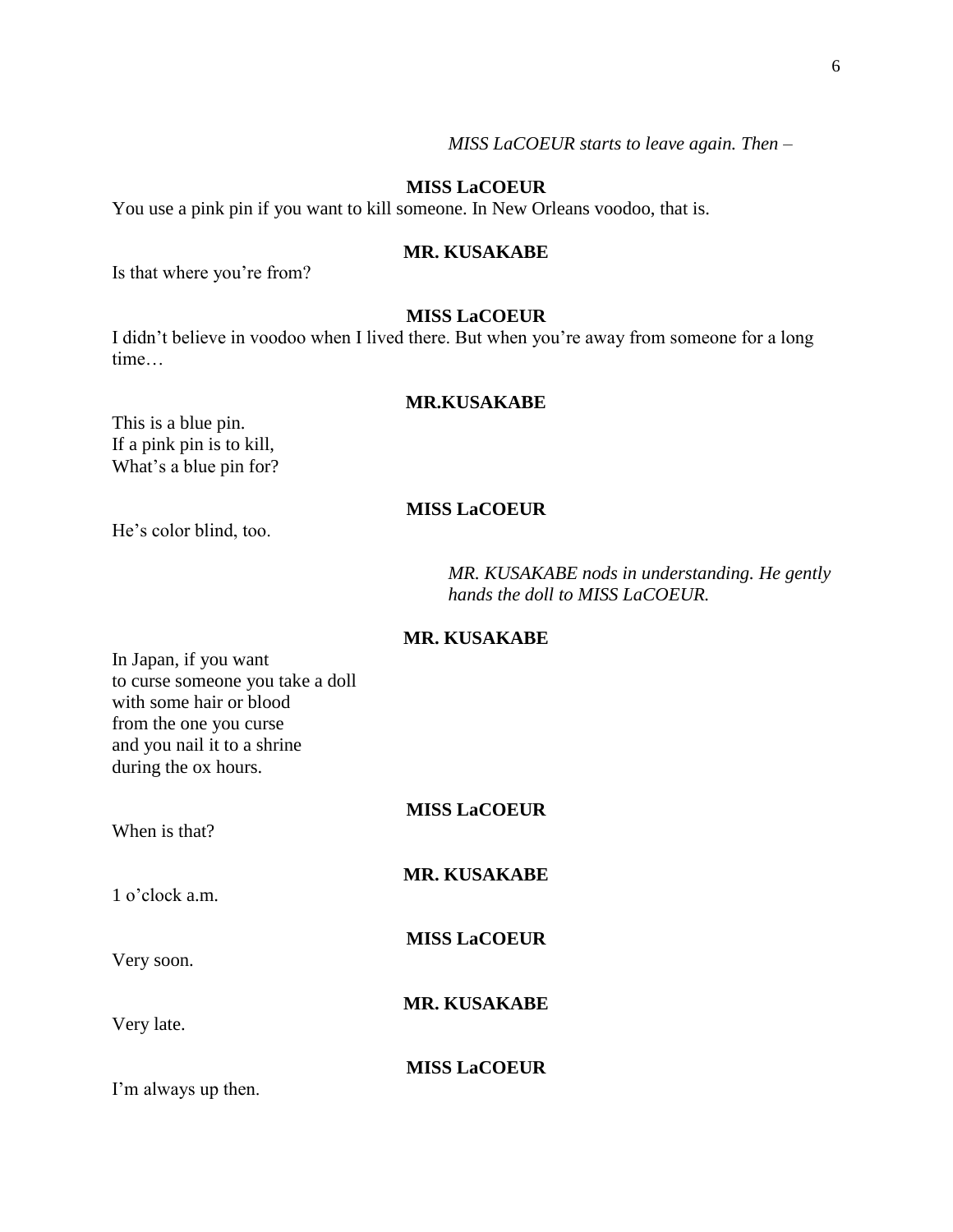| So am I.                                                                        | <b>MR. KUSAKABE</b>                                                  |
|---------------------------------------------------------------------------------|----------------------------------------------------------------------|
| I trade rice futures.                                                           | <b>MISS LaCOEUR</b>                                                  |
| I wipe special sauce off tables.                                                | <b>MR. KUSAKABE</b>                                                  |
| I can respect that.                                                             | <b>MISS LaCOEUR</b>                                                  |
| You move here just to trade rice?                                               | <b>MR. KUSAKABE</b>                                                  |
| It's not justwellyes.                                                           | <b>MISS LaCOEUR</b>                                                  |
| You can see futures?<br>What does the future hold for rice?<br>Or for anything? | <b>MR. KUSAKABE</b>                                                  |
|                                                                                 | ROBERT approaches MISS LaCOEUR with a dish<br>of red beans and rice. |
|                                                                                 | <b>ROBERT</b>                                                        |

N"awlins best, with a little Andouille sausage, and a dash o" hot sauce, just like you like it.

*ROBERT offers a spoonful of the red beans and rice to MISS LaCOEUR.*

# **MISS LaCOEUR**

You think you know rice.

*ROBERT pulls the spoon away as she is about to eat.*

And then rice disappoints you.

*ROBERT is gone.*

It"s hard to know rice.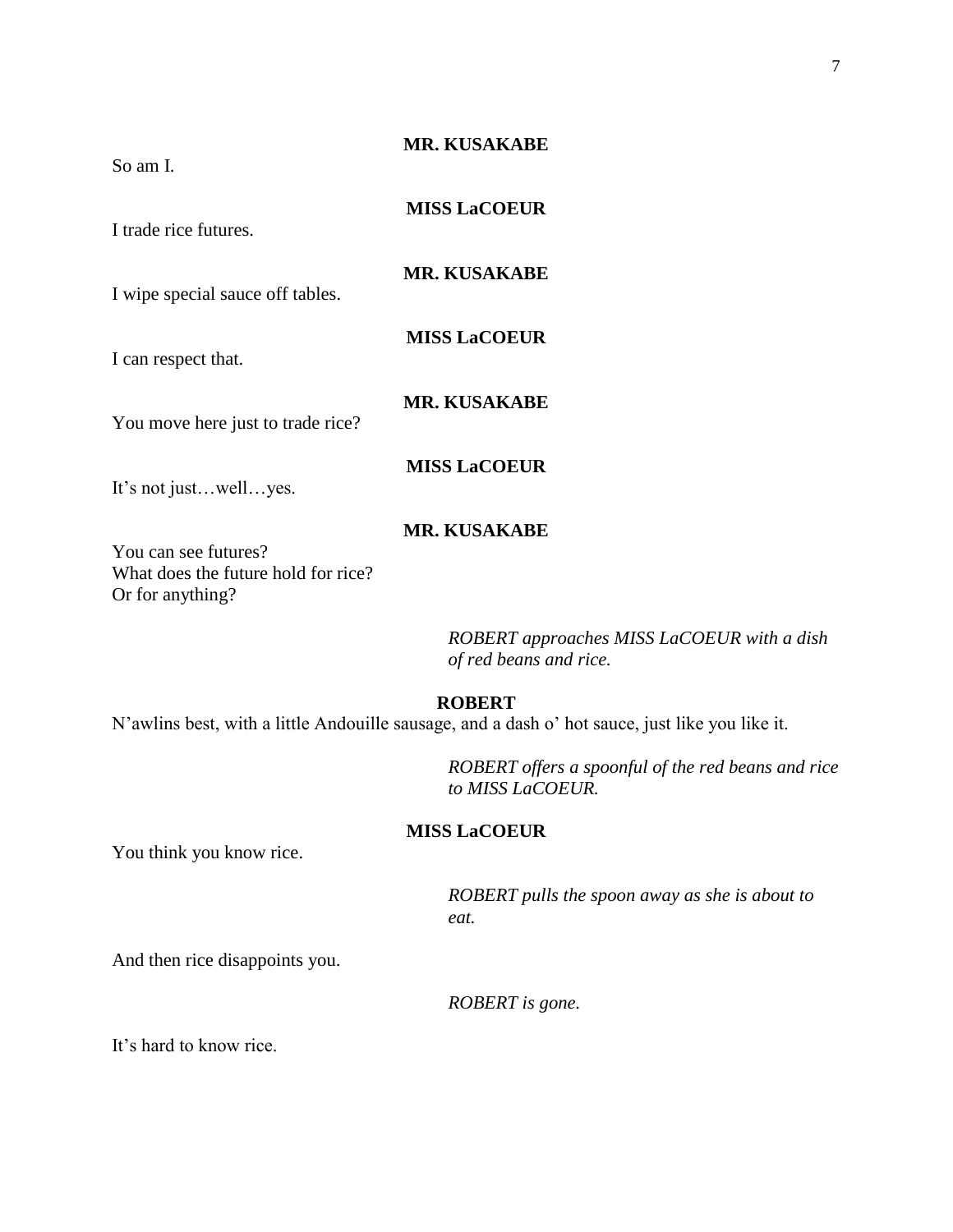## **MR. KUSAKABE**

Are there rice futures For a master chef who"s trapped In a French Fry world?

## **MISS LaCOEUR**

I don"t really know I'm not very good at rice. I do what they say.

> *MISS LaCOEUR absently sticks the pin in the doll again. ROBERT is heard belching again.*

Do you have his hair or blood?

No.

**MISS LaCOEUR**

**MR. KUSAKABE**

**MR. KUSAKABE**

**MISS LaCOEUR**

It's nice of you to ask.

It was worth asking.

**MR. KUSAKABE**

It is also thought if you tie an image doll up with a short rope, that person will fall instantly in love with you.

I could find you rope.

*A long pause.*

## **MISS LaCOEUR**

I think…I think I just would really like a number three. And an apple pie.

## **MR. KUSAKABE**

This food is no good.

## **MISS LaCOEUR**

I know.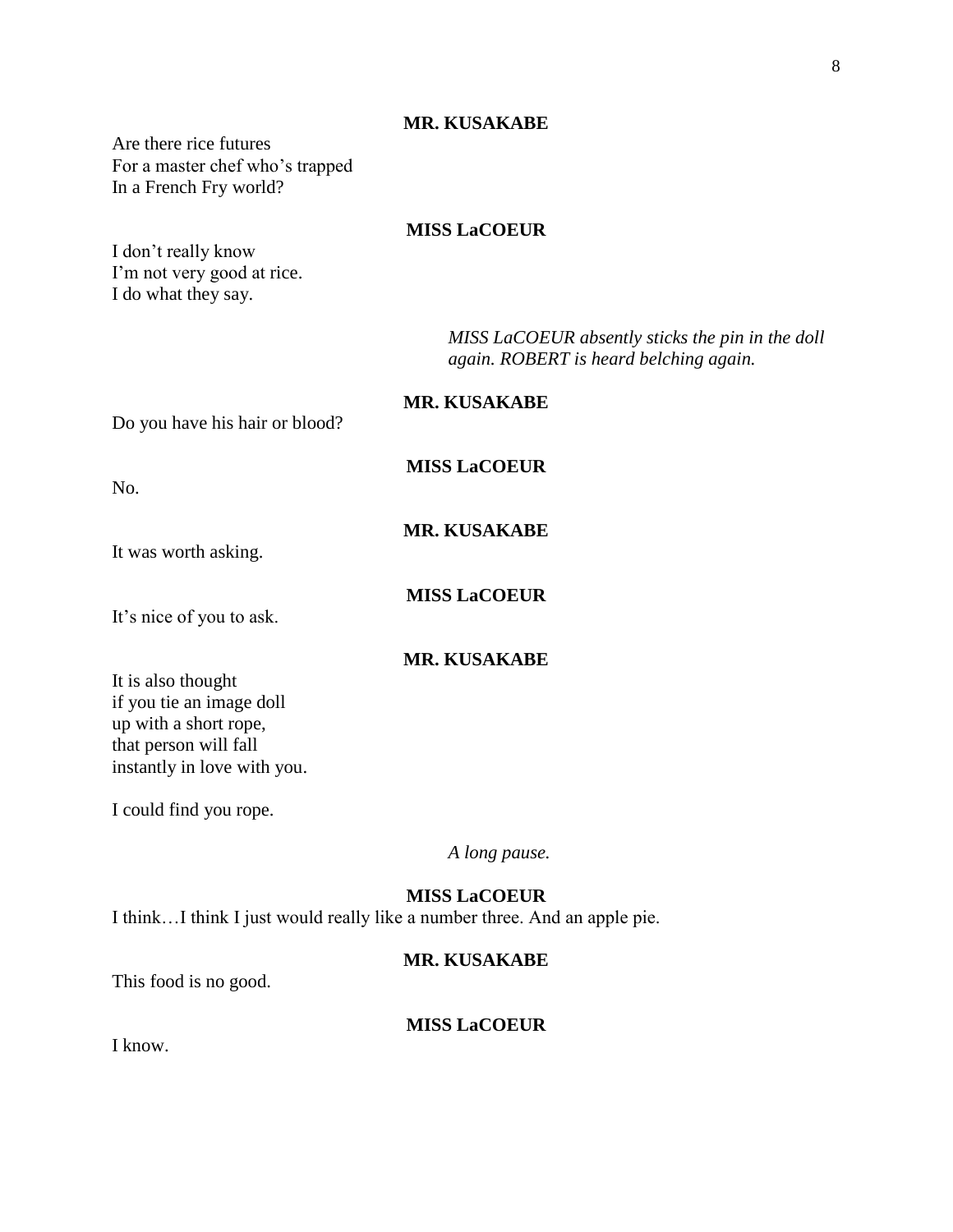## **MR. KUSAKABE**

I could make you great sushi.

## **MISS LaCOEUR**

I'm sick of sushi. I've been here six months. And six months to go. At least.

### **MR. KUSAKABE**

You deserve sushi Vegetables, smooth rice, fresh fish Not overcooked crap.

## **MISS LaCOEUR**

I know it's crappy I know it clogs arteries It just…tastes like home.

## **MR. KUSAKABE**

I could fix tuna Steaks in crusted pecans, cups Of cool, crisp rice wine…

## **MISS LaCOEUR**

All I want is fries. Really, what I need is fries. Trans-fatty French fries.

And maybe a hot apple pie. And a Coke. And a milkshake.

*ROBERT carries in some McDonald's French Fries on a silver tray. He presents them deferentially to MR. KUSAKABE. ROBERT belches, rubs his heart and disappears*.

## **MR. KUSAKABE**

Here are your fries, Ma'am. I hope you will enjoy them.

*He bows.*

"I am loving it"

*MISS LaCOEUR eats some of the fries with gusto.*